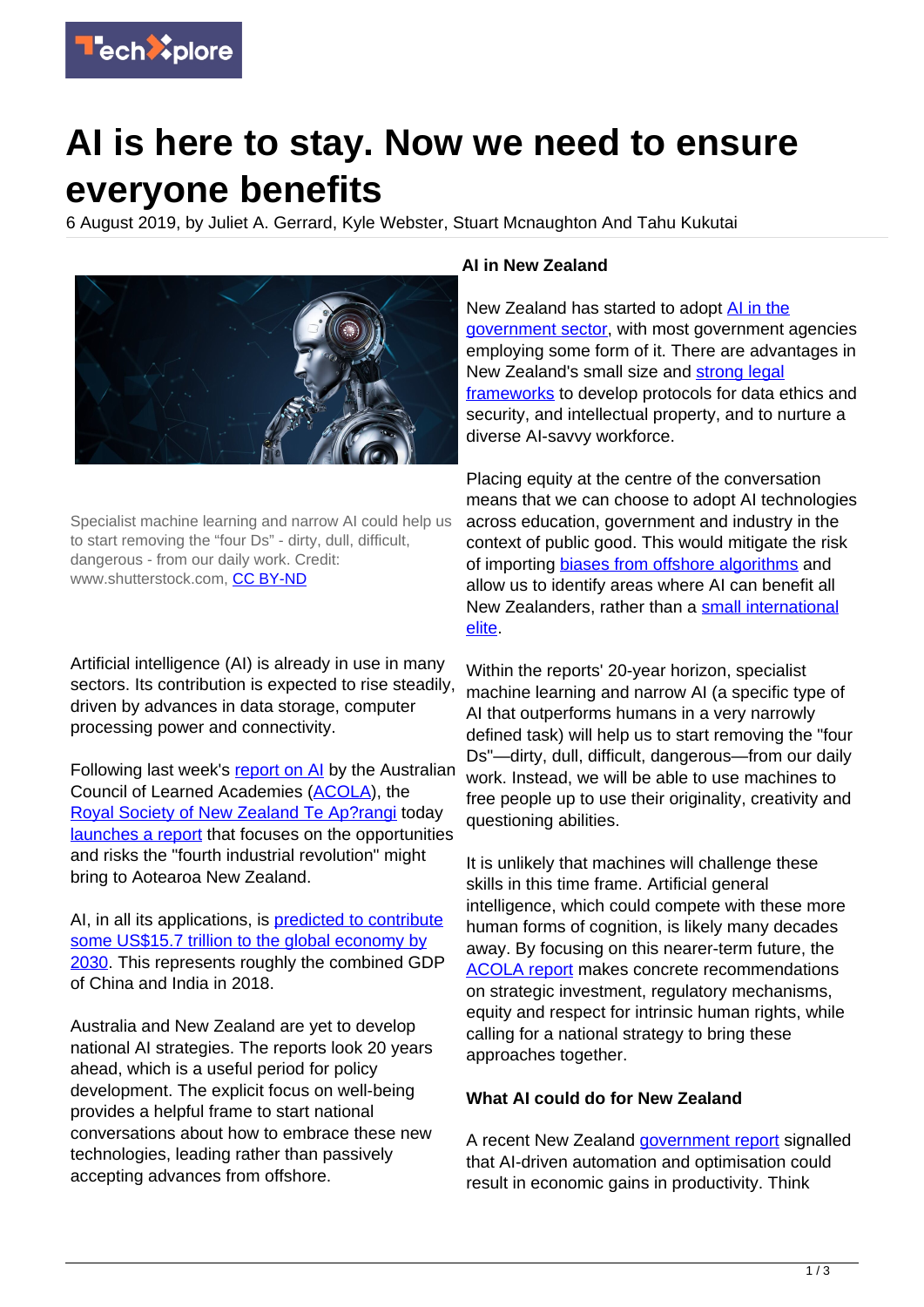

weeds through AI-driven vision recognition systems, then feeding the data into a central system. This could mean less herbicide use, better The ACOLA report discusses many aspects of AI farm productivity and environmental outcomes, and relevant to our responsibilities under the [Treaty of](https://nzhistory.govt.nz/politics/treaty-of-waitangi) fewer people operating herbicide sprayers (at least in the way they do currently).

But the predicted gains in productivity are not without risks. Estimates of the proportion of jobs likely to be [automated by AI](https://www.oxfordmartin.ox.ac.uk/publications/the-future-of-employment/) [vary wildly](https://www.oecd-ilibrary.org/employment/automation-skills-use-and-training_2e2f4eea-en). So do estimates of the degree to which those will be replaced by new jobs. Some of these new jobs are currently difficult to imagine. Consider someone preparing for a career as a social media manager back in 2000, four years before Facebook was founded.

Foresight will be key to building a resilient and adaptable workforce. Key skills in STEM subjects (especially maths), coupled with strong foundations As the ACOLA report notes: "An AI strategy that in the humanities, will be *important*. AI experts agree that, as AI technologies are implemented at scale, the key concern is the *rate at which they may* this arena and ensure that Aotearoa New Zealand [disrupt work](https://acola.org/hs4-artificial-intelligence-australia/) and drive inequalities in income and employment opportunities.

Even if the former orchard sprayer is able to find another job, they are unlikely to get a direct financial payoff in the same way that the owners of the farm will. Multiplied thousands of different ways across New Zealand's economy, these AI-driven changes threaten to widen inequities. Research related to this issue, for example at the Centre for AI and Public Policy [\(CAIPP](https://www.otago.ac.nz/caipp/index.html)), will need to feed into policy.

## **Other risks of AI**

Economic effects are just one part of the story. The reports raise several issues, including [lethal](https://futureoflife.org/lethal-autonomous-weapons-pledge/?cn-reloaded=1) [autonomous weapons,](https://futureoflife.org/lethal-autonomous-weapons-pledge/?cn-reloaded=1) [threats to democratic](https://www.theatlantic.com/magazine/archive/2018/10/yuval-noah-harari-technology-tyranny/568330/) [decision making](https://www.theatlantic.com/magazine/archive/2018/10/yuval-noah-harari-technology-tyranny/568330/) and the [disturbing gender](https://www.weforum.org/agenda/2019/06/this-is-why-ai-has-a-gender-problem/) [imbalance](https://www.weforum.org/agenda/2019/06/this-is-why-ai-has-a-gender-problem/) in the rapidly growing AI workforce. The discussions fit into a wider body of recent work on AI relevant to New Zealand. This includes an analysis of the [government's use of predictive](https://www.cs.otago.ac.nz/research/ai/AI-Law/NZLF%20report.pdf) [systems,](https://www.cs.otago.ac.nz/research/ai/AI-Law/NZLF%20report.pdf) [establishment of the OECD principles on](http://www.oecd.org/going-digital/ai/principles/) [AI](http://www.oecd.org/going-digital/ai/principles/) and a [report](https://aiforum.org.nz/our-work/research/) on the state of the industry in New Zealand. This work identifies an urgent need for

drones applying herbicides in an orchard, identifying clear principles for the use of AI and state regulation for socially accepted use and standards.

> [Waitangi](https://nzhistory.govt.nz/politics/treaty-of-waitangi). AI technologies need to be developed to augment critical thinking and social and emotional skills at all levels, and in a culturally inclusive context. An important implication, consistent with the government's focus on well-being, is the need to closely monitor societal impacts.

The report also identifies where New Zealand could contribute to the global conversation, including in indigenous data sovereignty. Groups such as [Te](https://www.temanararaunga.maori.nz/) [Mana Raraunga](https://www.temanararaunga.maori.nz/) and [Te Hiku Media](https://tehiku.nz/) actively explore how tikanga (M?ori customary system of values and practices) should be applied to these emerging technologies.

places equity at its forefront will strengthen Aotearoa New Zealand's international reputation in is not left behind by some of the most important developments of the 21st century."

Overall, we see enormous potential for transformative opportunities, from intelligent tutoring systems in education through to precision agriculture. These could improve well-being across all sectors of society, government, agriculture and industry.

Realising this potential will require addressing the substantial challenges inherent in ensuring a fair and equitable transition into an AI-enabled future, making sure that benefits also reach those at risk of being excluded.

This article is republished from [The Conversation](http://theconversation.com) under a Creative Commons license. Read the [original article](https://theconversation.com/ai-is-here-to-stay-now-we-need-to-ensure-everyone-benefits-121175).

Provided by The Conversation